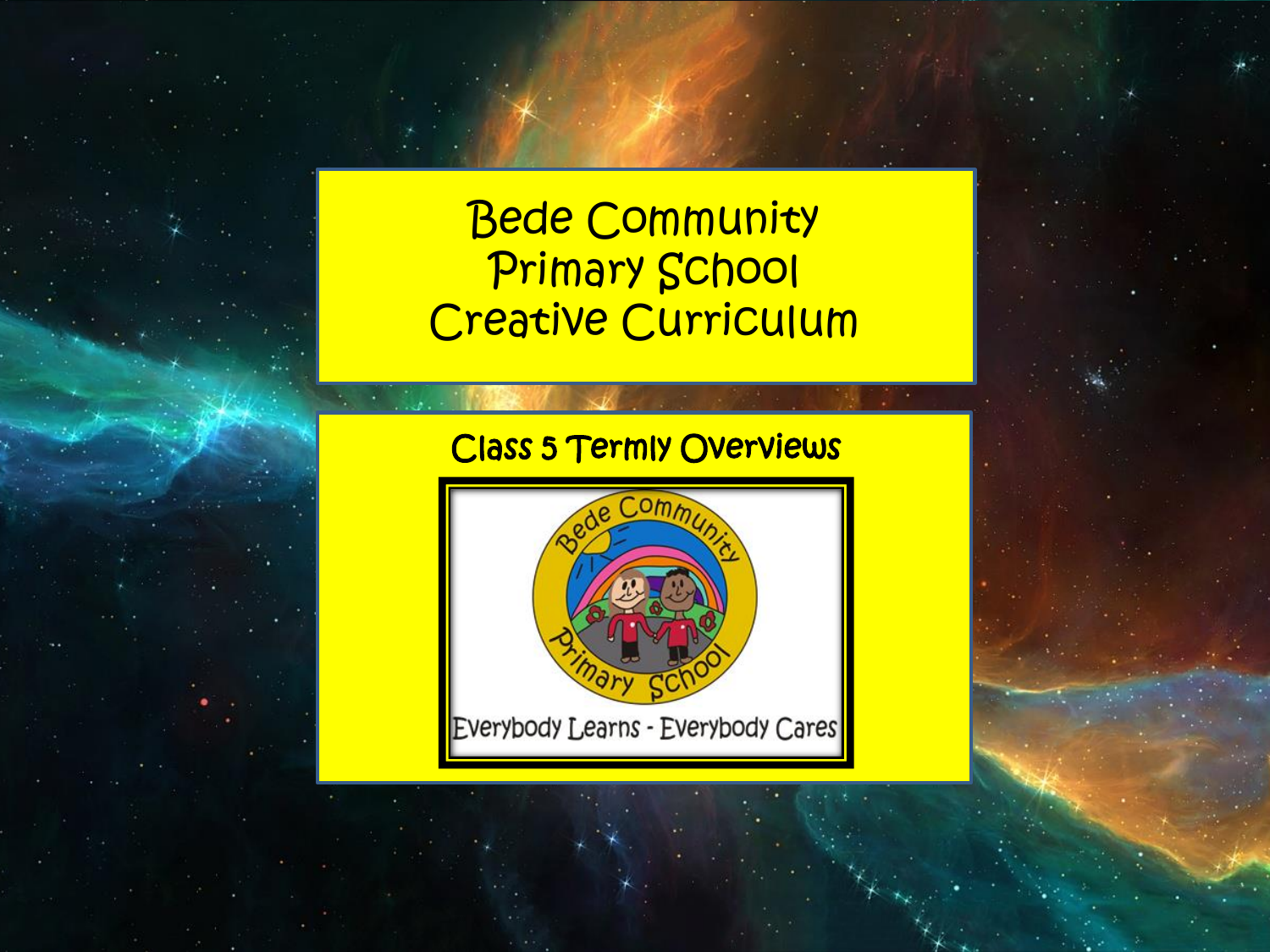#### Autumn: The Ancient Civilisations

This term is broken into two halves: studying the ancient peoples of Egypt and Greece. Children will learn about how they worshipped different gods, built immense structures and monuments still admired today and appreciate the different artistic styles of ancient artists from these cultures.

As the topic goes on, pupils will be able to contrast the two different countries through their geographical work, explain how life was different in city states such as Sparta and explain what the Egyptians did with their dead and why.

The topic could be enriched by a trip to see Egyptian and Greek artefacts, sampling foods from these cultures and listening to music which historians believe to have been enjoyed in that historical era.

This topic further develops the understanding of history outside Britain, going further back than Y4 to an era contemporary to that learned about in Y3 history. The timelines established in those topics should be revised to help children scale their understanding of where these civilisations existed in history and should be used in the very first lesson of this topic.

#### Spring: The Changing World

This topic approaches change as a theme which passes through many different parts of life. It builds upon scientific changes explored in Y4 and also develops thinking about other people touched upon in the Y4 topic about water.

The children will be able to talk about change in a variety of situations: science, land use, physical changes of land and cultural too. It is a topic which engages children through many different angles and encourages them to link to changes in the lives of people they know. For example, they could talk to an elderly relative to discuss changes in music or fashion. If the children are taught about how people travelled a few decades ago, or a century ago, they can contrast this to a traffic survey outside of school: fieldwork which supports an observation with some evidence.

This topic also has a healthy creative side to it to: children should be encouraged to plan their DT work by linking to what they already know about circuits, and there is the opportunity to explore evaluations in a much greater depth than they may have done in Y4.

#### Summer: Island Life

In this topic, children will build upon the geographical knowledge acquired in the previous term to immerse themselves in the wonderful story of *Kensuke's Kingdom,* exploring the idea of what is out there in the world and planning a journey to far flung places. There are opportunities for writing in so many genres based upon the text, such as logs, diaries, instructions and narrative.

Children will be able to make more use of the outdoors during the summer term to imagine life on an island and the challenges it would bring with it, such as procuring food and shelter. In music they will explore the sounds of the forest and in art study the beautiful works of famous Japanese artists such as Hokusai. Continuing on the theme of Japan, the children should learn about events referenced in the text. This would be a good opportunity for a philosophical enquiry about the use of weapons of mass destruction.

The weather during this term can also be used to support scientific understanding: evaporation, shadows and light energy from the sun can all be explored through this topic.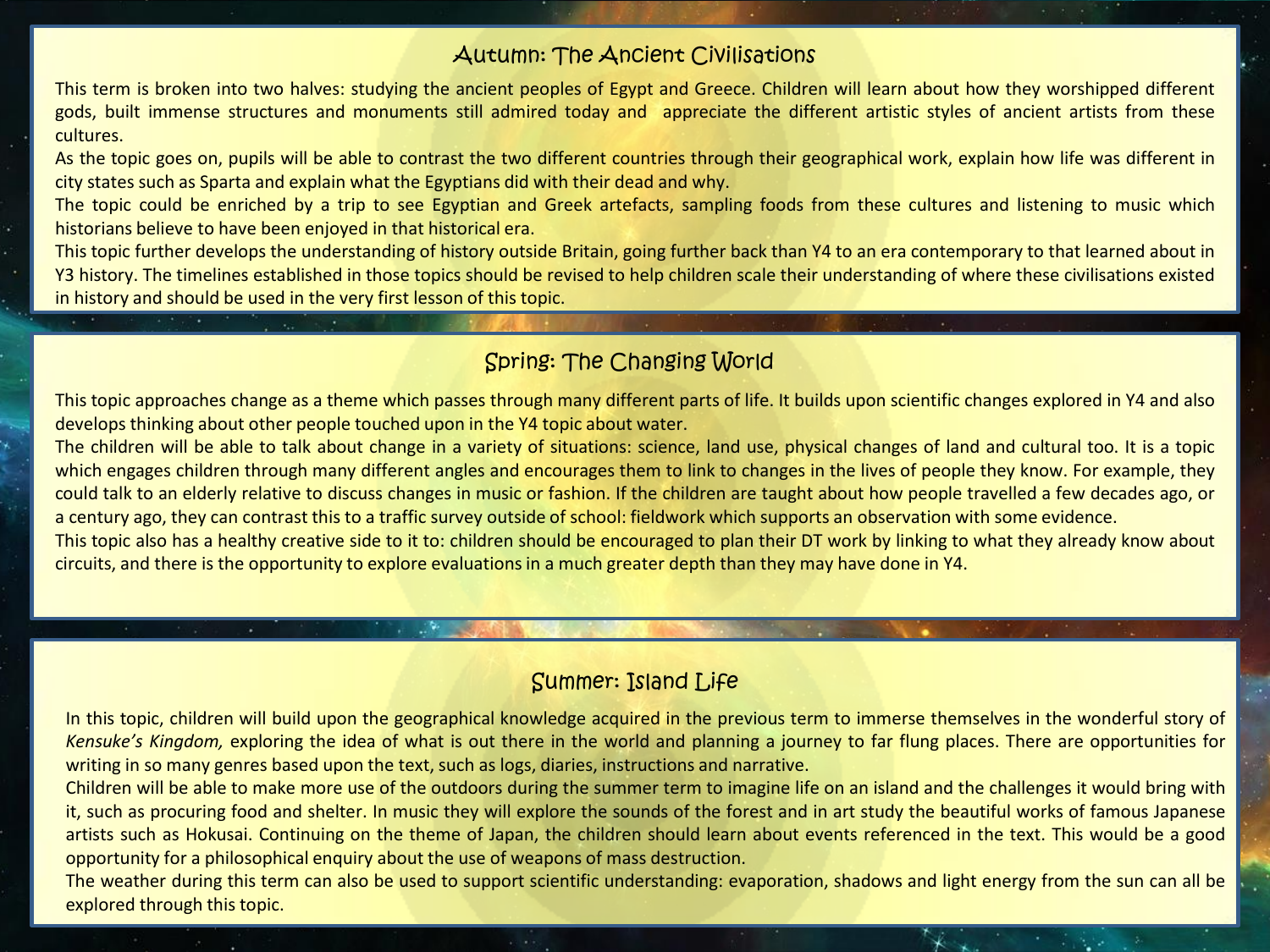Ġ

 $\sim$  $\cdot$ .

Class 5 Autumn 1 Who were the ancient civilisations?

| <b>English links</b><br>Write the diary<br>of an explorer<br>in Egypt<br>Make an<br>information<br>booklet about<br>Egyptian | Art & Design<br>Draw, paint or sculpt in<br><b>Ancient Egyptian style(s)</b><br>Sketch observations of<br>artefacts<br>Learn about Egyptian<br>architecture                                                                                        | Computing<br><b>Design</b><br><b>Technology</b><br>Civilization.com:<br>How to create a basic<br>Design, make and evaluate a<br><b>Wordpress website</b><br>model of an Egyptian shaduf<br>Prepare an Egyptian meal,<br>Children learn about how websites<br>noting tastes, textures and<br>are constructed and organised<br>smells<br>before creating their own website<br>Make a raft to cross the Nile<br>and presenting to the class.<br>Children require Chromebook or<br>laptop |                                 |                                                                                                                                                                                                                                    | <b>NC links</b><br>Ar2/1.1<br>Ar2/1.2<br>Ar2/1.3<br>Co2/1.4<br>Co2/1.7<br>DT2/1.1<br>DT2/1.2                               |  |
|------------------------------------------------------------------------------------------------------------------------------|----------------------------------------------------------------------------------------------------------------------------------------------------------------------------------------------------------------------------------------------------|---------------------------------------------------------------------------------------------------------------------------------------------------------------------------------------------------------------------------------------------------------------------------------------------------------------------------------------------------------------------------------------------------------------------------------------------------------------------------------------|---------------------------------|------------------------------------------------------------------------------------------------------------------------------------------------------------------------------------------------------------------------------------|----------------------------------------------------------------------------------------------------------------------------|--|
| artefacts<br>Maths links<br><b>Produce nets</b><br>$\bullet$<br>for pyramids<br>Calculate time<br>differences<br>between     | Geography<br>Locate Egypt on a map<br>Describe the physical<br>geography of Egypt<br>Create a digital map of<br>important Egyptian historical<br>sites (Google Maps)                                                                               | Discover the notable aspects of<br><b>Ancient Egypt:</b><br><b>Building the pyramids</b><br>The Hieroglyphic language<br><b>Mummification</b>                                                                                                                                                                                                                                                                                                                                         | <b>History</b>                  | <b>Music</b><br>Produce music for an<br><b>Egyptian feast</b><br>Compose music for a<br>mummification ceremony                                                                                                                     | DT2/1.3<br>DT2/1.4<br>DT2/2.1<br>Ge2/1.4a<br>Ge2/1.4b<br>Ge2/1.4c<br>Hi2/2.3<br>Mu2/1.2<br>Mu2/1.6<br>PE2/1.2a<br>PE2/1.2b |  |
| <b>Egyptian dates</b><br>and now<br>Weigh organs<br>$\bullet$<br>from the<br>mummification<br>process                        | <b>Religious Education</b><br>5 pillars of Islam<br>Importance of the mosque<br>How do Muslims express their<br>beliefs? Why do their beliefs<br>have such a significant<br>influence on their lives? What<br>are the sources of their<br>beliefs? | Health & wellbeing<br><b>Relationships</b><br><b>Swimming lessons</b><br><b>Games</b>                                                                                                                                                                                                                                                                                                                                                                                                 | <b>PSHE</b><br>PE/Outdoors      | <b>Science</b><br>Investigate pulleys to work<br>with Shaduf<br>Understand the forces in<br>action when a shaduf is used<br>to carry a load<br><b>Understand how water</b><br>resistance will affect the raft<br>crossing the Nile | Sc5/4.2a<br>SC5/4.2b<br>Sc5/4.2c<br><b>MFL</b><br>Delivered by peripatetic<br>teacher                                      |  |
|                                                                                                                              |                                                                                                                                                                                                                                                    |                                                                                                                                                                                                                                                                                                                                                                                                                                                                                       |                                 |                                                                                                                                                                                                                                    |                                                                                                                            |  |
|                                                                                                                              | <b>Key Text (s)</b>                                                                                                                                                                                                                                |                                                                                                                                                                                                                                                                                                                                                                                                                                                                                       | <b>Enrichment Opportunities</b> |                                                                                                                                                                                                                                    |                                                                                                                            |  |
| <b>The Time Travelling Cat</b><br><b>Visit Great North Museum</b><br>Visit Durham Oriental Museum                            |                                                                                                                                                                                                                                                    |                                                                                                                                                                                                                                                                                                                                                                                                                                                                                       |                                 |                                                                                                                                                                                                                                    |                                                                                                                            |  |

Google Expeditions - Egypt

 $\sum_{i=1}^{n}$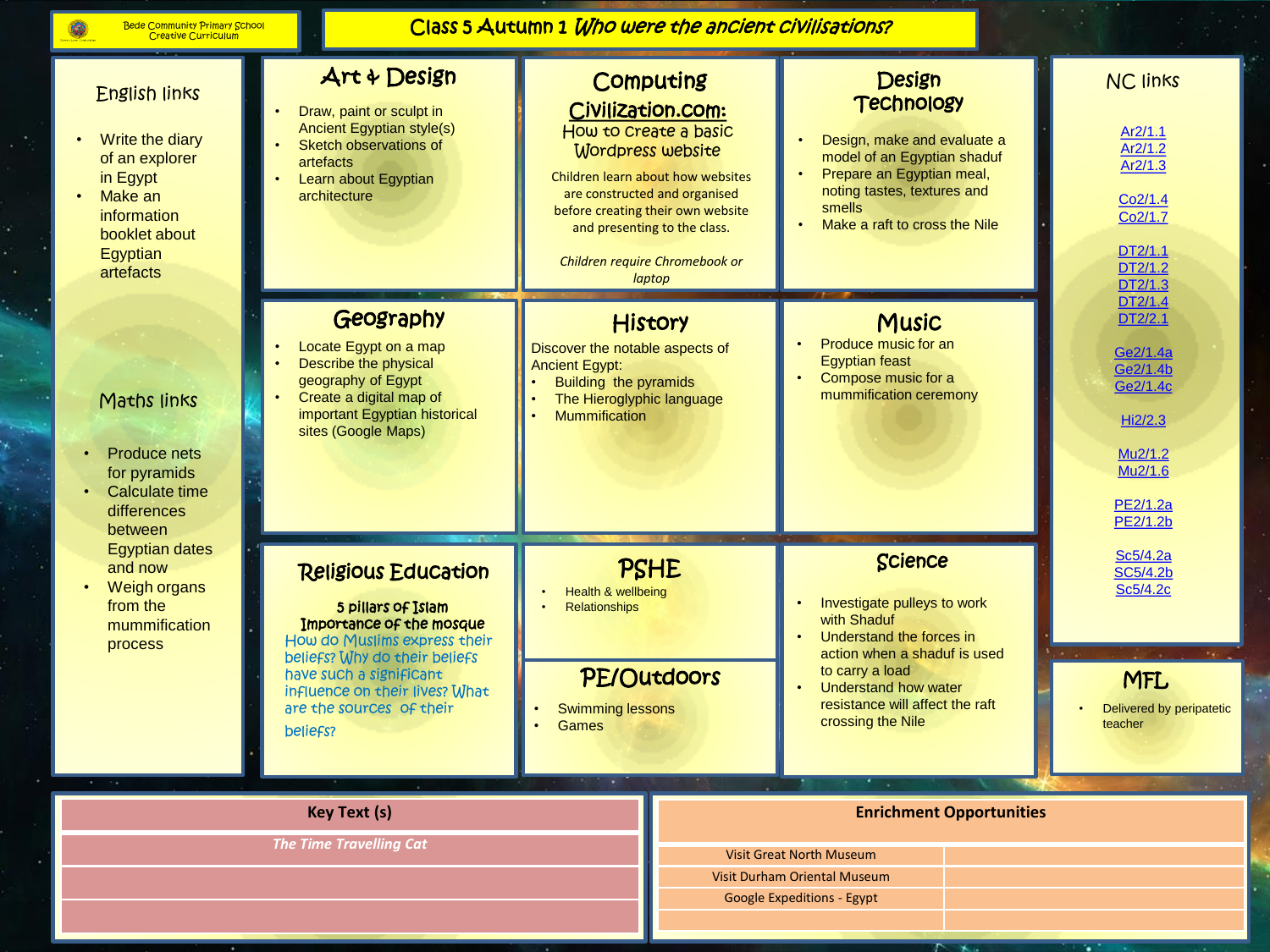Ġ

Class 5 Autumn 2 Who were the ancient civilisations?

| <b>English links</b>                                                           | Art & Design                                                                                                       | Computing                                                    |                                                                                                                                                                            | <b>Design</b><br><b>Technology</b>                                    | <b>NC links</b>                            |
|--------------------------------------------------------------------------------|--------------------------------------------------------------------------------------------------------------------|--------------------------------------------------------------|----------------------------------------------------------------------------------------------------------------------------------------------------------------------------|-----------------------------------------------------------------------|--------------------------------------------|
| <b>Write a Greek</b><br>myth<br>Describe a                                     | Draw and sketch pictures from<br><b>Greek mythology</b><br>Make a papier-mâché vase                                | It's All Greek to Me:<br>How to use and understand<br>binary |                                                                                                                                                                            | Design a Greek column-style<br>entrance for the school                | Ar2/1.1<br>Ar2/1.2                         |
| mythical<br>creature                                                           | and paint their mythological<br>art on in the traditional<br>black/orange contrast<br><b>Look at Ancient Greek</b> |                                                              | Children learn the fundamental computer<br>language of binary, how it is used by a<br>computer and how it can be deciphered.<br>This can link into other computer language | Produce a Greek meal.<br>knowing how to season and<br>mix ingredients | Ar2/1.3<br>Co2/1.1<br>Co <sub>2</sub> /1.6 |
| Produce<br>instructions for<br>making a                                        | architecture and find it in<br>modern designs                                                                      |                                                              | exploration: HTML, block coding, Javascript<br>etc.                                                                                                                        |                                                                       | DT2/1.1a<br>DT2/1.1b                       |
| Greek<br>amphora                                                               |                                                                                                                    |                                                              | Children require iPads or tablets for 1 week                                                                                                                               |                                                                       | DT2/2.1a                                   |
| Write as an                                                                    | Geography                                                                                                          | History                                                      |                                                                                                                                                                            | <b>Music</b>                                                          | DT2/2.1b<br>DT2/2.1c                       |
| ancient Greek<br>soldier during                                                | Locate Greece on a map<br>Produce a layer to add to the                                                            | A study of Greek life:                                       |                                                                                                                                                                            | <b>Learning Christmas-themed</b><br>songs for the school              | Ge2/1.1a                                   |
| the Spartan<br>war                                                             | digital map of Ancient Egypt - note<br>crossovers such as Alexandria                                               | <b>Sparta vs Athens</b><br><b>Famous myths</b>               |                                                                                                                                                                            | concerts/services<br><b>Listen to Olympic themed</b>                  | Ge2/1.3b                                   |
| Maths links                                                                    | Understand the human geography<br>of Greece based on physical                                                      | Roots of democracy<br><b>Hoplites and soldiers</b>           |                                                                                                                                                                            | $music - Chariots$ of fire $-$ and<br>attempt to compose a piece      | Ge2/1.4a<br>Ge2/1.4b                       |
| Measure and                                                                    | geography – living close to the<br>sea, trade links, congregating in                                               |                                                              |                                                                                                                                                                            | for sport                                                             | Hi2/2.4                                    |
| weigh<br>ingredients for                                                       | city states<br>Make 4 and 6 figure references                                                                      |                                                              |                                                                                                                                                                            |                                                                       | Mu2/1.1                                    |
| a Greek meal<br>Calculate<br>$\bullet$                                         | based on maps of historical Greek<br>sites                                                                         |                                                              |                                                                                                                                                                            |                                                                       | Mu2/1.5                                    |
| distances                                                                      |                                                                                                                    |                                                              |                                                                                                                                                                            | <b>Science</b>                                                        | PE2/1.2a<br>PE2/1.2b                       |
| between Greek<br>cities on a map                                               | <b>Religious Education</b>                                                                                         | <b>PSHE</b><br>Health & wellbeing                            |                                                                                                                                                                            |                                                                       | Sci5/4.1                                   |
| $\bullet$<br><b>Use</b><br>coordinates                                         | <b>Islam</b><br>Why do Muslims fast during                                                                         | <b>Relationships</b>                                         |                                                                                                                                                                            | Know the shapes and positions<br>of the sun, moon and Earth,          |                                            |
| during map<br>work                                                             | Ramadam?<br>Christmas                                                                                              |                                                              |                                                                                                                                                                            | noting how Greeks realised the<br>spherical nature of Earth           |                                            |
| Combine 3D                                                                     | Is the Christmas story true?<br>Listen to different accounts                                                       | <b>PE/Outdoors</b>                                           |                                                                                                                                                                            | Know what causes day and night<br>Understand why the sun appears      | <b>MFL</b>                                 |
| shapes to<br>make a Greek                                                      | and understand that stories                                                                                        | Swimming<br><b>Games</b>                                     |                                                                                                                                                                            | to move across the sky<br><b>Discover common constellations</b>       | Delivered by peripatetic<br>teacher        |
| temple                                                                         | Can be true in different ways                                                                                      |                                                              |                                                                                                                                                                            |                                                                       |                                            |
|                                                                                |                                                                                                                    |                                                              |                                                                                                                                                                            |                                                                       |                                            |
|                                                                                | <b>Key Text (s)</b>                                                                                                |                                                              |                                                                                                                                                                            | <b>Enrichment Opportunities</b>                                       |                                            |
| The Odyssey - Homer (Abridged for children)<br><b>Visit Great North Museum</b> |                                                                                                                    |                                                              |                                                                                                                                                                            |                                                                       |                                            |

Google Expeditions – Greek ruins Greek sporting activities

 $\Gamma$   $\sim$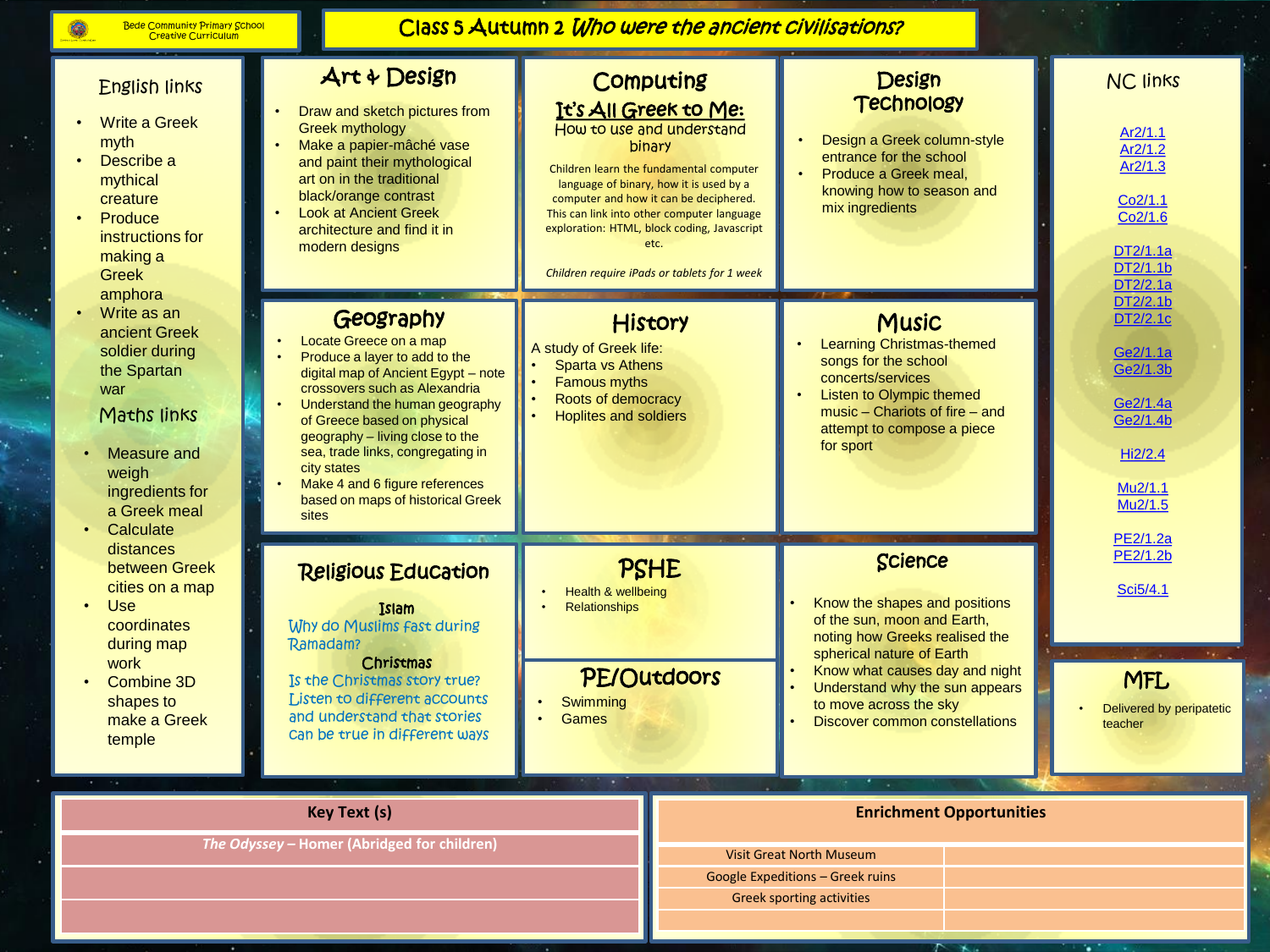$\bullet$ 

#### Class 5 Spring 1 The Changing World

| <b>English links</b><br>Write a quest<br>story based<br>upon Wolf<br><b>Brother</b><br>Write a news<br>report about a<br>natural disaster | Art & Design<br>Use interactive media to<br>explore how appearances can<br>be changed through<br>expression and produce<br>digital collages<br>Produce road safety posters -<br>see Brake website for<br>assistance                                                                               | It Changed the World:<br>Children will learn about the history of<br>animation, how frames work, how<br>flipbooks work and then create their own<br>animation using props and stop-work<br>animation.<br>Children require laptops, iPads or tablets | Computing<br>How to make an animation<br>about Inventors | Design<br><b>Technology</b><br>Design and construct a simple<br>electronic game using a<br>simple circuit                                                                                                                                     | <b>NC links</b><br>Ar2/1.2<br>Co2/1.2<br>Co <sub>2</sub> /1.6<br>DT2/1.1b<br>DT2/1.2a<br>DT2/1.4c<br>Ge2//1.1a<br>Ge2/1.3a |
|-------------------------------------------------------------------------------------------------------------------------------------------|---------------------------------------------------------------------------------------------------------------------------------------------------------------------------------------------------------------------------------------------------------------------------------------------------|-----------------------------------------------------------------------------------------------------------------------------------------------------------------------------------------------------------------------------------------------------|----------------------------------------------------------|-----------------------------------------------------------------------------------------------------------------------------------------------------------------------------------------------------------------------------------------------|----------------------------------------------------------------------------------------------------------------------------|
| Maths links<br>Collect data in<br>a traffic survey<br>• Order values in<br>heights of<br>mountains,                                       | Geography<br>Identify countries and cities<br>around the world<br>Identify mountains, rivers and<br>locate features of coasts and<br>erosion<br>Describe and explain natural<br>disasters and their impact<br>Carry out a traffic study to see<br>how it changes outside school<br>during the day | Road traffic - how has it<br>Empire Windrush - how has<br>Britain changed? Why did<br>these changes happen?                                                                                                                                         | History<br>changed? Why did it change?                   | <b>Music</b><br>Produce a short, notated<br>piece of music with a<br>changing pattern/rhythm on a<br>xylophone (You could use an<br>app for this!)                                                                                            | Ge2/1.4c<br>Hi2/2.2<br>Mu2/1.2<br>Mu2/1.4<br>PE2/1.1c<br>PE2/1.2a<br>PE2/1.2b<br>Sci6/4.2                                  |
| lengths of<br>rivers, etc.                                                                                                                | <b>Religious Education</b><br>Sikhism-<br>Are Sikh stories<br>important?                                                                                                                                                                                                                          | <b>PSHE</b><br><b>Relationships</b><br>Living in the wider world<br>PE/Outdoors<br>Swimming<br><b>Gymnastics</b>                                                                                                                                    |                                                          | <b>Science</b><br><b>Explain variation in</b><br>brightness, loudness with<br>number of voltage cells used<br><b>Explain variations in</b><br>component function<br>(brightness, loudness, on/off)<br>Recognise symbols in circuit<br>diagram | <b>MFL</b><br>Delivered by peripatetic<br>teacher                                                                          |
|                                                                                                                                           | <b>Key Text (s)</b><br><b>Wolf Brother - Michelle Paver</b>                                                                                                                                                                                                                                       |                                                                                                                                                                                                                                                     |                                                          | <b>Enrichment Opportunities</b><br>Visit the coast to see erosion                                                                                                                                                                             |                                                                                                                            |

 $\overline{\wedge}$   $\overline{\wedge}$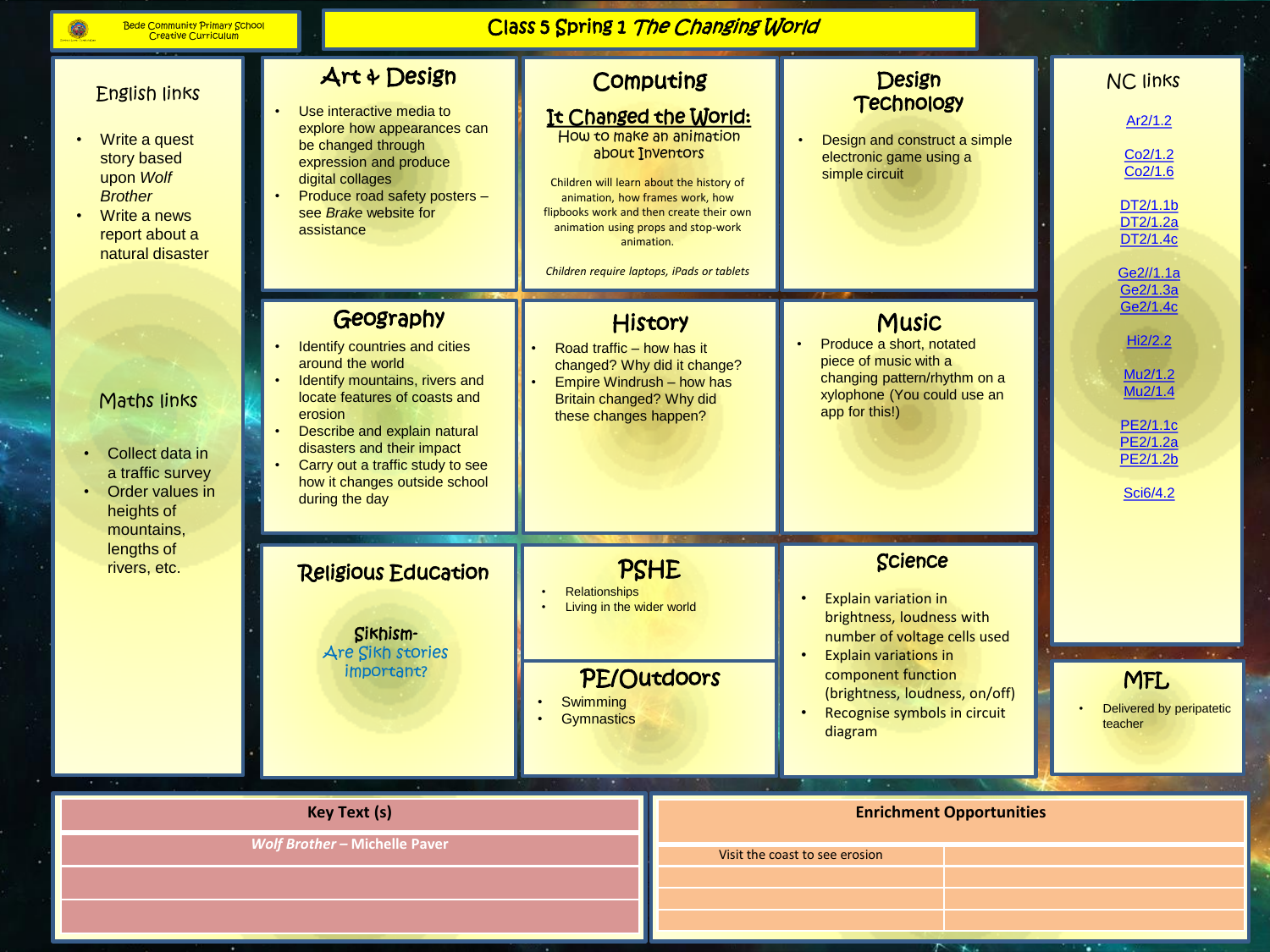| <b>Bede Community Primary School</b> |  |  |
|--------------------------------------|--|--|
| <b>Creative Curriculum</b>           |  |  |

 $\bullet$ 

## Class 5 Spring 2 The Changing World

| <b>English links</b><br>Produce an<br>information text<br>about Africa, its<br>to show change<br>geography and<br>trade<br>Prepare a speech<br>about the<br>fair/unfair<br>distribution of<br>resources in Africa | Art & Design<br>Produce art using crayon<br>wax, and different textures                                                                                                          | Computing<br>Interactive Art:<br>How to research, record and<br>source information<br>Children further develop their researching<br>skills, including the importance of copyright<br>and sourcing, as they research art to create<br>videos for an Augmented Reality art display.<br>Children require Chromebooks or Laptops | <b>Design</b><br><b>Technology</b><br>Design, make and<br>evaluate a simple cushion<br>cover which shows two<br>contrasting fashions<br>between 1950 and now.                                                                                                                                          |                                 | <b>NC links</b><br>Ar2/1.2<br>Co2/1.5<br>Co2/1.7<br>DT2/1.1a<br>DT2/1.2b<br>Ge2/1.1c<br>Ge2/1.3b<br>Ge2/1.4a |
|-------------------------------------------------------------------------------------------------------------------------------------------------------------------------------------------------------------------|----------------------------------------------------------------------------------------------------------------------------------------------------------------------------------|------------------------------------------------------------------------------------------------------------------------------------------------------------------------------------------------------------------------------------------------------------------------------------------------------------------------------|--------------------------------------------------------------------------------------------------------------------------------------------------------------------------------------------------------------------------------------------------------------------------------------------------------|---------------------------------|--------------------------------------------------------------------------------------------------------------|
| Write an article<br>which contrasts<br>modern and<br>historic fashions.<br>etc. as they<br>change<br>Maths links<br><b>Measure</b><br>materials for<br>cushion covers<br>Solve fraction                           | Geography<br>Identify tropics, equator<br>and African nations<br>Identify trade links with<br>Africa<br><b>Discuss Fairtrade and</b><br>fair/unfair distribution of<br>resources | <b>History</b><br>How has popular culture<br>changed since the 1950s?<br>What do people wear<br>now?<br>What do they listen to?                                                                                                                                                                                              | <b>Music</b><br><b>Compare and evaluate</b><br>different styles of music<br>over the past few decades                                                                                                                                                                                                  |                                 | Hi2/2.2<br>Mu2/1.6<br>PE2/1.1c<br>PE2/1.2a<br>PE2/1.2b<br>Sci5/3.1                                           |
| problems of<br>colours<br>covering the<br>cushion covers<br>Solve time<br>problems<br>between UK<br>and African<br>nations<br>Calculate<br>distances for<br>goods to travel                                       | <b>Religious Education</b><br>Easter<br>Did God intend<br>Jesus to be<br>crucified? Was it a<br>consequence of<br>events in holy week?                                           | <b>PSHE</b><br><b>Relationships</b><br>Living in the wider world<br><b>PE/Outdoors</b><br>Swimming<br><b>Gymnastics/Dance</b>                                                                                                                                                                                                | <b>Science</b><br>Compare/group materials<br>based upon properties<br>Explain dissolving to form a<br>solution. Recovery. Separating<br>mixtures.<br><b>Reasons for material uses</b><br>based upon testing evidence<br>Dissolving, mixing, changes in<br>state are reversible<br>Irreversible changes |                                 | <b>MFL</b><br>Delivered by peripatetic<br>teacher                                                            |
| <b>Key Text (s)</b><br><b>Wolf Brother - Michelle Paver</b>                                                                                                                                                       |                                                                                                                                                                                  |                                                                                                                                                                                                                                                                                                                              | Visit the coast to see erosion<br>Visit the Centre for Life<br>Interview older members of the community                                                                                                                                                                                                | <b>Enrichment Opportunities</b> |                                                                                                              |

U

 $\overline{\mathcal{L}}$   $\overline{\mathcal{L}}$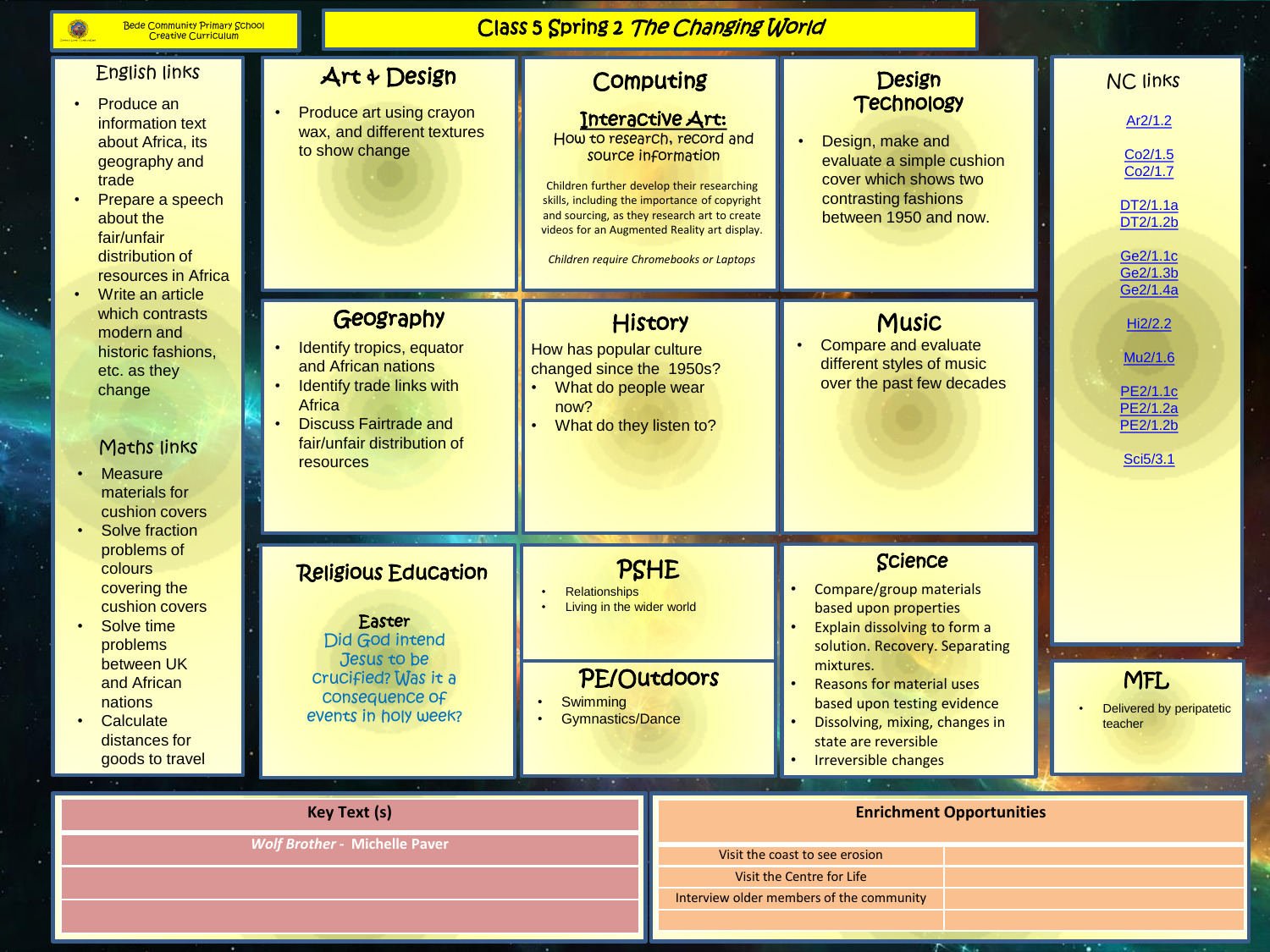$\bullet$ 

ويتبا

### Class 5 Summer 1 Island Life

| <b>English links</b><br>Write a diary<br>as Michael<br>from the class<br>story<br>Produce a<br>script for a<br>short play<br>about someone<br>stranded on an<br>island<br>Maths links<br>Use angles to<br>read compass<br>bearings from<br>a seafaring<br>map<br><b>Use</b><br>coordinates<br>when<br>producing<br>maps<br><b>Collect data</b><br>during lux<br>investigation | Art & Design<br>Produce art in the style of<br>Hokusai of the sea and<br>water                                                                                                                                | Computing<br><b>Island News Report:</b><br>Creating a blog about<br>advances in technology<br>Children learn about how news is<br>delivered, the differences between local<br>and national news reports and verifying<br>information sources. They then make<br>their own news report.<br>Children require iPads or tablets |  | <b>Design</b><br><b>Technology</b><br>Plan and prepare a simple<br>meal of foods to survive on<br>an island                                                                |  | <b>NC links</b><br>Ar2/1.2<br>Ar2/1.3<br>Co <sub>2</sub> /1.5<br>Co2/1.7<br>DT2/2.1a<br>DT2/2.1c<br>Ge2/1.1a<br>Ge2/1.1c |
|-------------------------------------------------------------------------------------------------------------------------------------------------------------------------------------------------------------------------------------------------------------------------------------------------------------------------------------------------------------------------------|---------------------------------------------------------------------------------------------------------------------------------------------------------------------------------------------------------------|-----------------------------------------------------------------------------------------------------------------------------------------------------------------------------------------------------------------------------------------------------------------------------------------------------------------------------|--|----------------------------------------------------------------------------------------------------------------------------------------------------------------------------|--|--------------------------------------------------------------------------------------------------------------------------|
|                                                                                                                                                                                                                                                                                                                                                                               | Geography<br>Plan an around the world<br>route, noting tropics and<br>time zones<br><b>Produce additional</b><br>information such as<br>landmarks, physical<br>features of locations and a<br>brief fact file | <b>History</b><br>There are no explicit links<br>to history in this topic                                                                                                                                                                                                                                                   |  | <b>Music</b><br>Use instruments to<br>produce sounds of the<br>forest, playing along to<br>extracts from Kensuke's<br><b>Kingdom</b>                                       |  | Mu2/1.2<br>Mu2/1.3<br>PE2/1.2a<br>PE2/1.2b<br>PE2/1.2c<br>Sci5/3.1<br>Sci6/4.1                                           |
|                                                                                                                                                                                                                                                                                                                                                                               | <b>Religious Education</b><br><b>Hinduism</b><br>How do Hindus<br>show commitment to<br>god? Do beliefs in<br>Karma, Samsara and<br>Moksha help Hindus<br>to lead good lives?                                 | <b>PSHE</b><br>Health & wellbeing<br>Living in the wider world<br>PE/Outdoors<br>Swimming<br><b>Games/Athletics</b>                                                                                                                                                                                                         |  | <b>Science</b><br>Using lux meters,<br>investigate how light<br>energy can vary even on a<br>sunny day<br>Investigate how salty sea<br>water could be filtered to<br>drink |  | <b>MFL</b><br>Delivered by peripatetic<br>teacher                                                                        |
|                                                                                                                                                                                                                                                                                                                                                                               | <b>Key Text (s)</b><br>Kensuke's Kingdom- Michael Morpurgo                                                                                                                                                    |                                                                                                                                                                                                                                                                                                                             |  | <b>Enrichment Opportunities</b><br>Visit a gallery to see art from different cultures<br>Use the outdoor area for survival meals                                           |  |                                                                                                                          |

 $\overline{P}$  Kin

×.